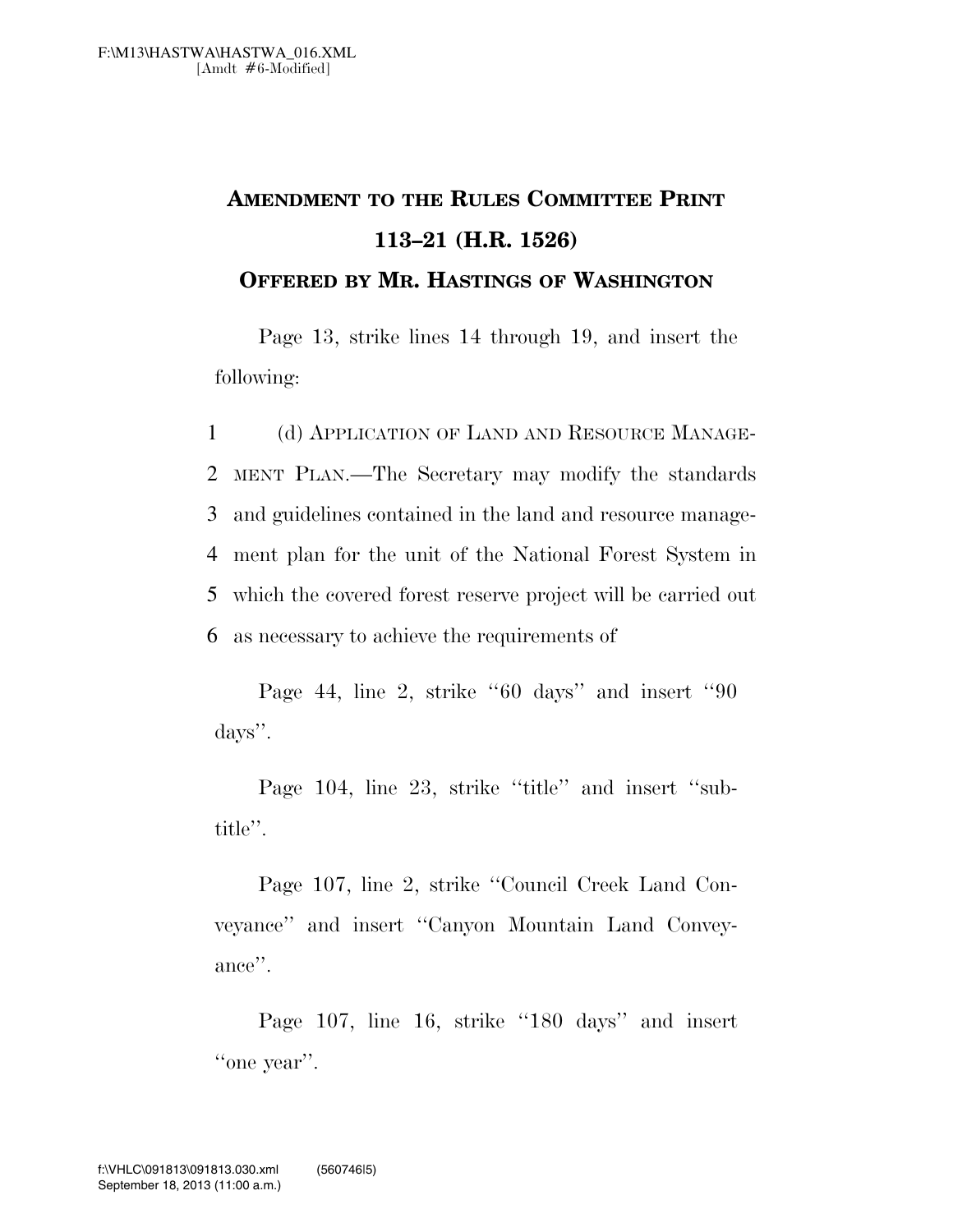Page 109, lines 6 and 7, strike ''commercial forestry activity'' and insert ''forest management activity''.

Page 110, line 7, strike "180 days" and insert "one year''.

Page 111, lines 21 and 22, strike ''commercial forestry activity'' and insert ''forest management activity''.

Page 114, line 4, strike "law" and insert "statute".

Page 114, line 12, insert after the period the following: ''If the unit of the National Forest System in which a community forest demonstration area is being established contains more than 5,000,000 acres, the community forest demonstration area may include 900,000 or more acres of National Forest System land.''.

Page 114, strike lines 13 through 17, and insert the following:

 (2) MANAGEMENT LAW OR BEST MANAGEMENT PRACTICES REQUIREMENT.—A community forest demonstration area may be established in a State only if the State—

5 (A) has a forest practices law applicable to 6 State or privately owned forest land in the 7 State; or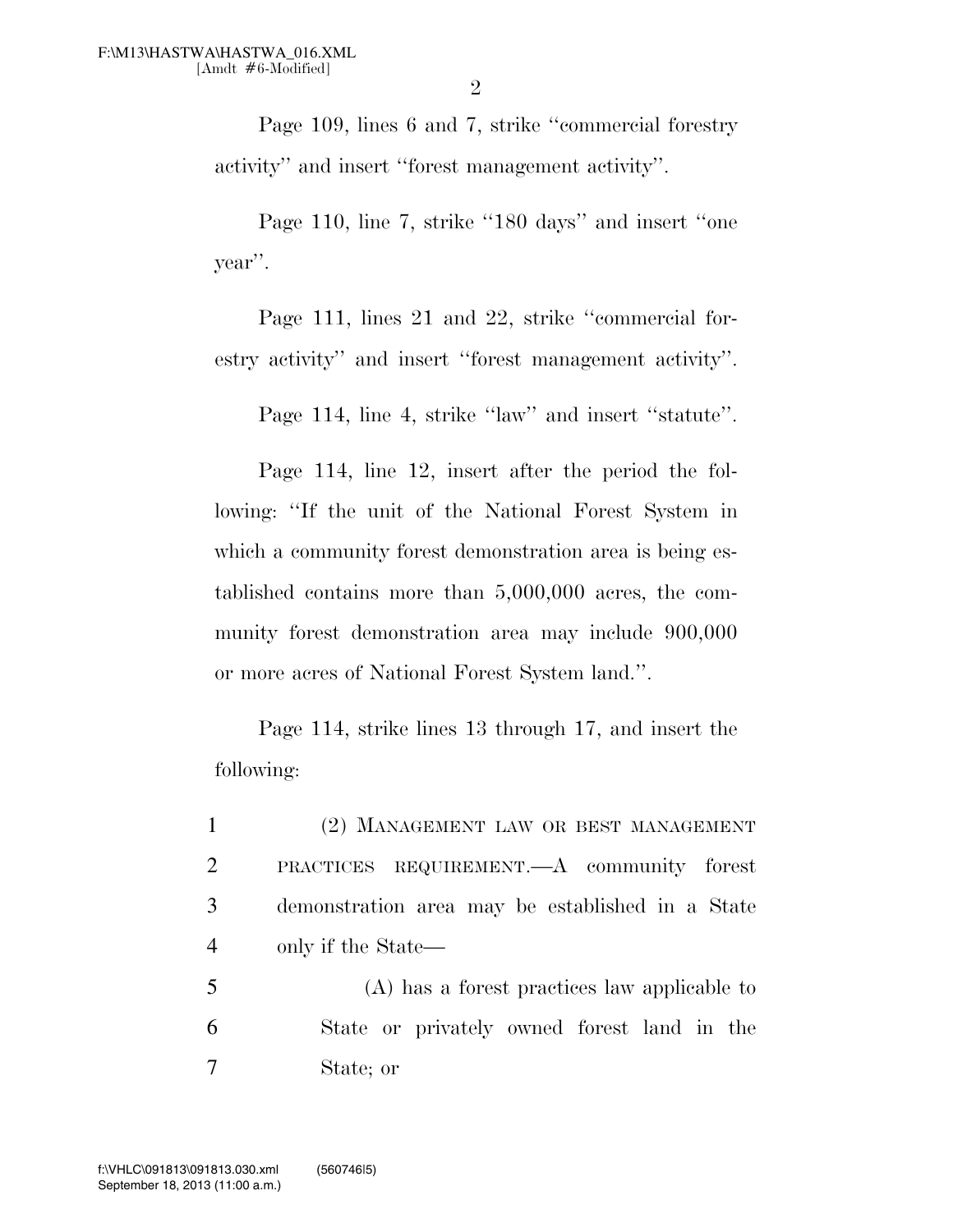(B) has established silvicultural best man- agement practices or other regulations for for- est management practices related to clean water, soil quality, wildlife or forest health.

Page 115, line 19, strike ''2,000,000 acres'' and insert "4,000,000 acres".

Page 121, line 21, strike ''223.48 of title 36'' and insert ''subpart F of part 223 of title 36''.

Page 125, lines 9 and 10, strike ''No later than February 2014'' and insert ''During the month of February 2015''.

Page 125, strike lines 16 through 25, and insert the following:

5 (b) COUNTIES THAT WERE ELIGIBLE FOR DIRECT 6 COUNTY PAYMENTS.—

 (1) TOTAL AMOUNT AVAILABLE FOR PAY- MENTS.—During the month of February 2015, the Secretary of the Interior shall distribute to all coun- ties that received a payment for fiscal year 2010 under subsection (a)(2) of section 102 of the Secure Rural Schools and Community Self-Determination Act of 2000 (16 U.S.C. 7112) payments in a total amount equal to the difference between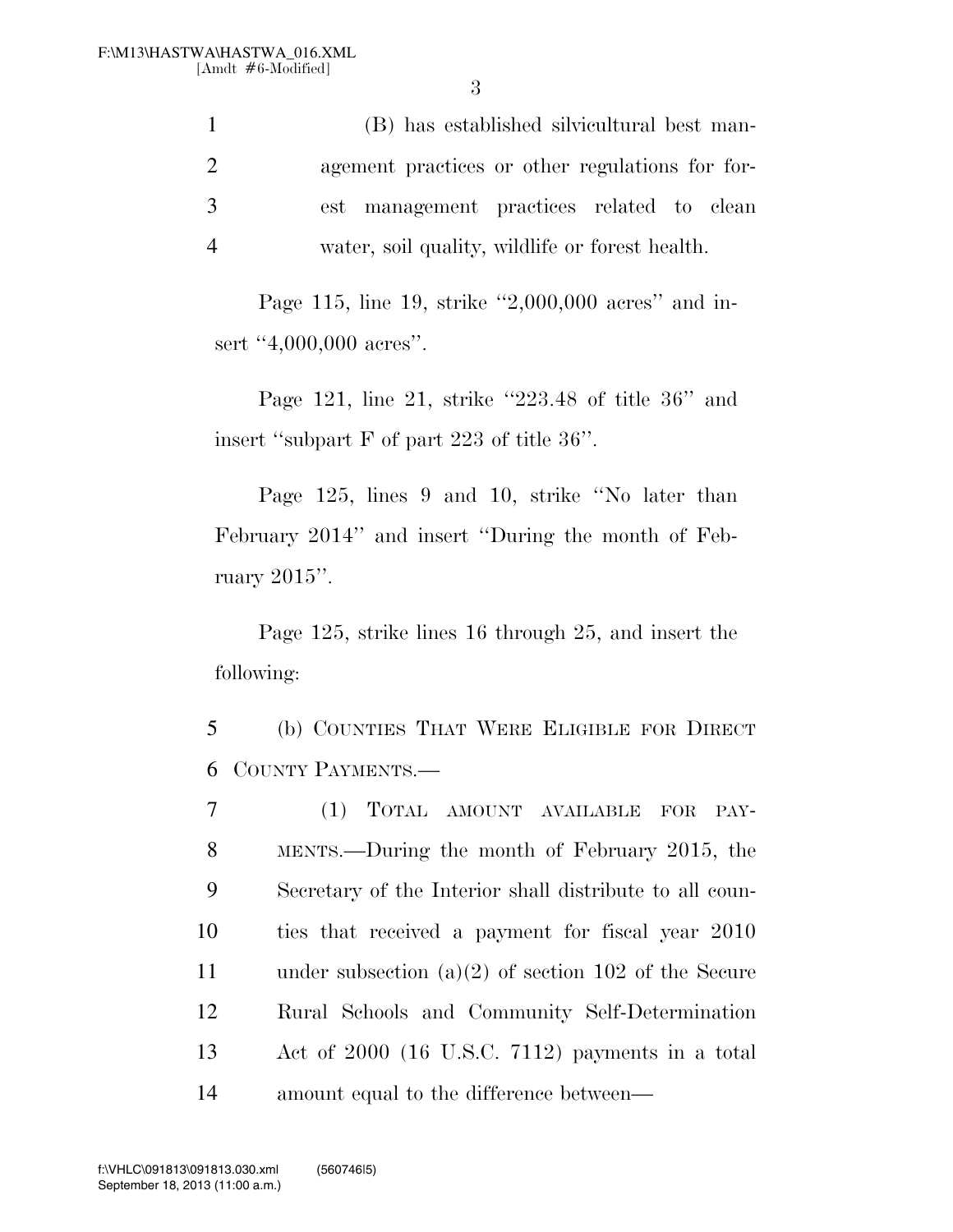(A) the total amount distributed to all such counties for fiscal year 2010 under sub- section (c)(1) of such section; and 4 (B)  $$27,000,000$ .

 (2) COUNTY SHARE.—From the total amount determined under paragraph (1), each county de- scribed in such paragraph shall receive, during the month of February 2015, an amount that bears the same proportion to the total amount made available under such paragraph as that county's payment for fiscal year 2010 under subsection (c)(1) of section 102 of the Secure Rural Schools and Community Self-Determination Act of 2000 (16 U.S.C. 7112) bears to the total amount distributed to all such counties for fiscal year 2010 under such subsection.

Page 125, after line 25, add the following:

16 (c) EFFECT ON 25-PERCENT AND 50-PERCENT PAY- MENTS.—A county that receives a payment made under subsection (a) or (b) may not receive a 25-percent pay- ment or 50-percent payment (as those terms are defined in section 3 of the Secure Rural Schools and Community Self-Determination Act of 2000 (16 U.S.C. 7102)) for fis-cal year 2015.